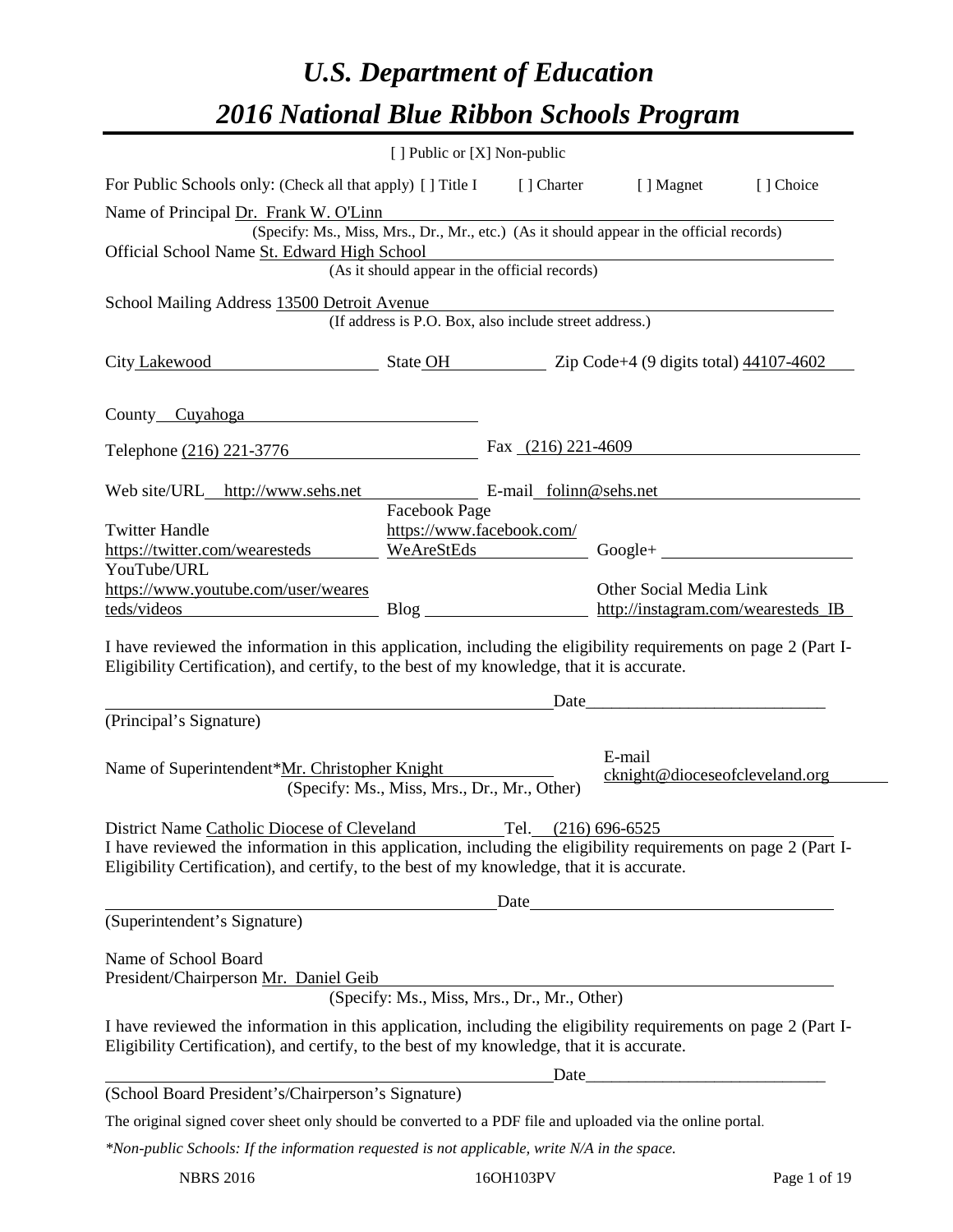The signatures on the first page of this application (cover page) certify that each of the statements below, concerning the school's eligibility and compliance with U.S. Department of Education and National Blue Ribbon Schools requirements, are true and correct.

- 1. The school configuration includes one or more of grades K-12. (Schools on the same campus with one principal, even a K-12 school, must apply as an entire school.)
- 2. The public school has met their state's accountability requirements (i.e., avoided sanctions) in participation, performance in reading (or English language arts) and mathematics, and other academic indicators (i.e., attendance rate and graduation rate) using the most recent accountability results available for the year prior to nomination.
- 3. To meet final eligibility, a public school must meet the state's accountability requirements (i.e., avoided sanctions) in participation, performance in reading (or English language arts) and mathematics, and other academic indicators (i.e., attendance rate and graduation rate) for the year in which they are nominated (2015-2016) and be certified by the state representative. Any status appeals must be resolved at least two weeks before the awards ceremony for the school to receive the award.
- 4. If the school includes grades 7 or higher, the school must have foreign language as a part of its curriculum.
- 5. The school has been in existence for five full years, that is, from at least September 2010 and each tested grade must have been part of the school for the past three years.
- 6. The nominated school has not received the National Blue Ribbon Schools award in the past five years: 2011, 2012, 2013, 2014, or 2015.
- 7. The nominated school has no history of testing irregularities, nor have charges of irregularities been brought against the school at the time of nomination. The U.S. Department of Education reserves the right to disqualify a school's application and/or rescind a school's award if irregularities are later discovered and proven by the state.
- 8. The nominated school or district is not refusing Office of Civil Rights (OCR) access to information necessary to investigate a civil rights complaint or to conduct a district-wide compliance review.
- 9. The OCR has not issued a violation letter of findings to the school district concluding that the nominated school or the district as a whole has violated one or more of the civil rights statutes. A violation letter of findings will not be considered outstanding if OCR has accepted a corrective action plan from the district to remedy the violation.
- 10. The U.S. Department of Justice does not have a pending suit alleging that the nominated school or the school district as a whole has violated one or more of the civil rights statutes or the Constitution's equal protection clause.
- 11. There are no findings of violations of the Individuals with Disabilities Education Act in a U.S. Department of Education monitoring report that apply to the school or school district in question; or if there are such findings, the state or district has corrected, or agreed to correct, the findings.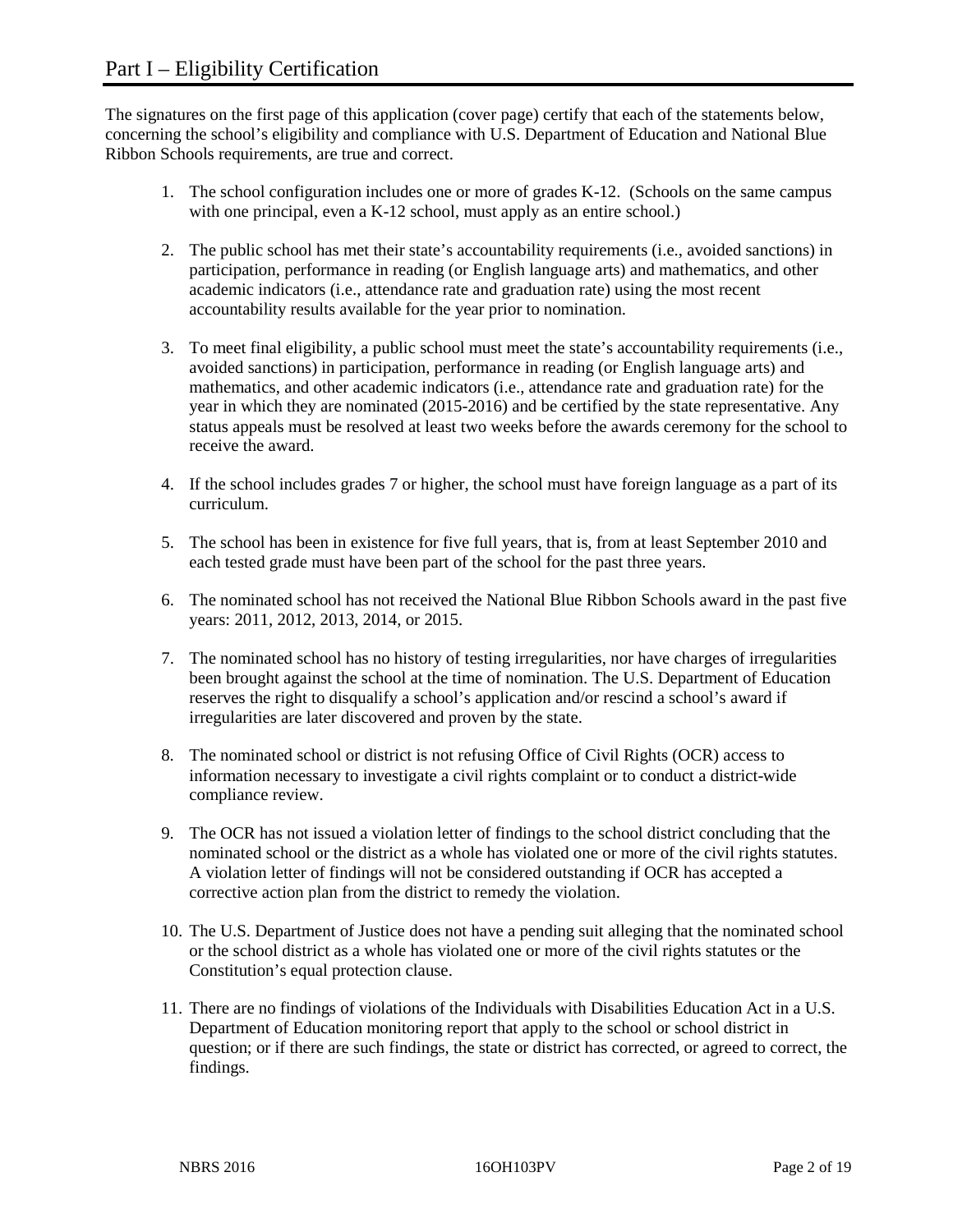#### **Data should be provided for the most recent school year (2015-2016) unless otherwise stated.**

**DISTRICT** (Question 1 is not applicable to non-public schools)

| Ι. | Number of schools in the district<br>(per district designation): | $\underline{0}$ Elementary schools (includes K-8)<br>0 Middle/Junior high schools<br>0 High schools |
|----|------------------------------------------------------------------|-----------------------------------------------------------------------------------------------------|
|    |                                                                  | $0 K-12$ schools                                                                                    |

0 TOTAL

**SCHOOL** (To be completed by all schools)

2. Category that best describes the area where the school is located:

[] Urban or large central city [X] Suburban with characteristics typical of an urban area [ ] Suburban [ ] Small city or town in a rural area [ ] Rural

3. Number of students as of October 1, 2015 enrolled at each grade level or its equivalent in applying school:

| Grade                           | # of         | # of Females | <b>Grade Total</b> |
|---------------------------------|--------------|--------------|--------------------|
|                                 | <b>Males</b> |              |                    |
| <b>PreK</b>                     | 0            | 0            | 0                  |
| K                               | 0            | 0            | 0                  |
| $\mathbf{1}$                    | 0            | 0            | 0                  |
| $\overline{2}$                  | 0            | 0            | 0                  |
| 3                               | 0            | 0            | 0                  |
| 4                               | 0            | 0            | 0                  |
| 5                               | 0            | 0            | $\mathbf{\Omega}$  |
| 6                               | 0            | 0            | 0                  |
| 7                               | 0            | 0            | 0                  |
| 8                               | 0            | 0            | 0                  |
| 9                               | 232          | 0            | 232                |
| 10                              | 240          | 0            | 240                |
| 11                              | 237          | 0            | 237                |
| 12 or higher                    | 237          | 0            | 237                |
| <b>Total</b><br><b>Students</b> | 946          | 0            | 946                |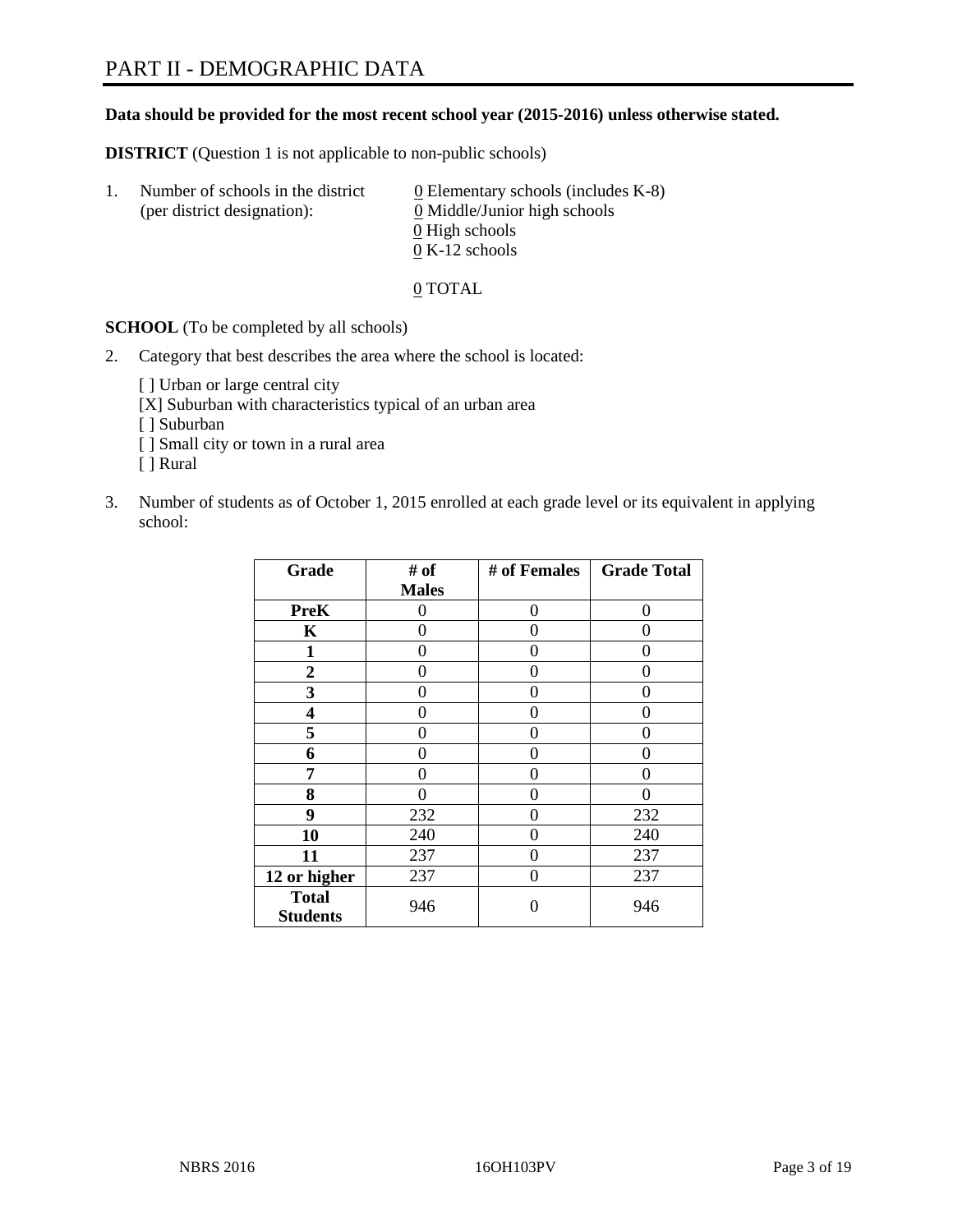4. Racial/ethnic composition of  $\frac{0}{2}$ % American Indian or Alaska Native the school:  $\frac{2}{3}$ % Asian 2 % Asian 7 % Black or African American 4 % Hispanic or Latino 0 % Native Hawaiian or Other Pacific Islander 84 % White 3 % Two or more races

**100 % Total**

(Only these seven standard categories should be used to report the racial/ethnic composition of your school. The Final Guidance on Maintaining, Collecting, and Reporting Racial and Ethnic Data to the U.S. Department of Education published in the October 19, 2007 *Federal Register* provides definitions for each of the seven categories.)

5. Student turnover, or mobility rate, during the  $2014 - 2015$  school year:  $1\%$ 

This rate should be calculated using the grid below. The answer to (6) is the mobility rate.

| <b>Steps For Determining Mobility Rate</b>         | Answer |
|----------------------------------------------------|--------|
| (1) Number of students who transferred to          |        |
| the school after October 1, 2014 until the         |        |
| end of the 2014-2015 school year                   |        |
| (2) Number of students who transferred             |        |
| <i>from</i> the school after October 1, 2014 until |        |
| the end of the 2014-2015 school year               |        |
| (3) Total of all transferred students [sum of      |        |
| rows $(1)$ and $(2)$ ]                             |        |
| (4) Total number of students in the school as      | 946    |
| of October 1, 2014                                 |        |
| $(5)$ Total transferred students in row $(3)$      | 0.007  |
| divided by total students in row (4)               |        |
| $(6)$ Amount in row $(5)$ multiplied by 100        |        |

6. English Language Learners (ELL) in the school:  $0\%$ 

4 Total number ELL

Specify each non-English language represented in the school (separate languages by commas): Albanian, Italian, Korean, Serbian (0.4% of students)

7. Students eligible for free/reduced-priced meals: 13 %

Total number students who qualify:  $127$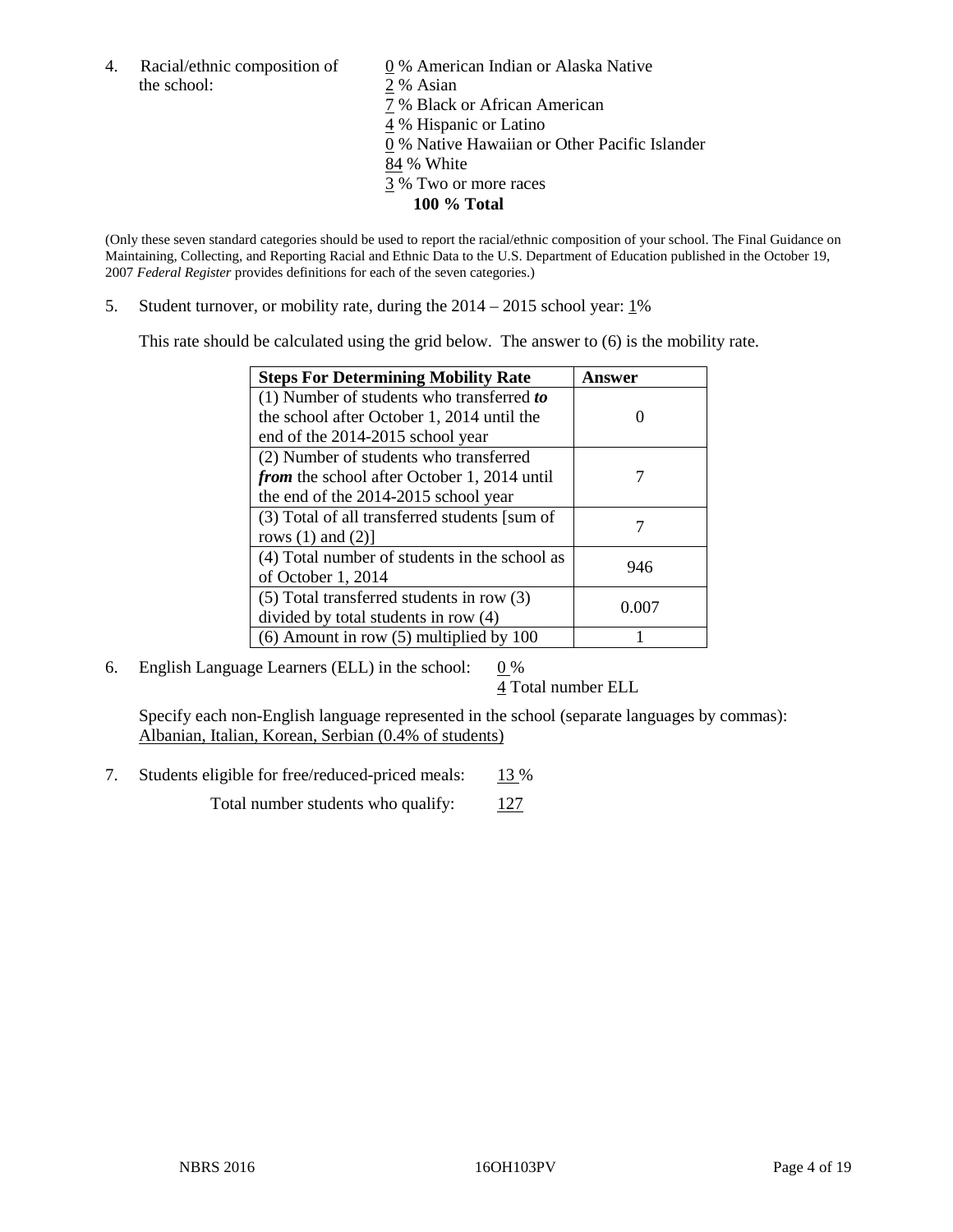Indicate below the number of students with disabilities according to conditions designated in the Individuals with Disabilities Education Act. Do not add additional conditions. It is possible that students may be classified in more than one condition.

| 7 Autism                              | $\underline{0}$ Orthopedic Impairment     |
|---------------------------------------|-------------------------------------------|
| 1 Deafness                            | 7 Other Health Impaired                   |
| 0 Deaf-Blindness                      | 24 Specific Learning Disability           |
| 1 Emotional Disturbance               | 8 Speech or Language Impairment           |
| 0 Hearing Impairment                  | 0 Traumatic Brain Injury                  |
| 0 Mental Retardation                  | $0$ Visual Impairment Including Blindness |
| $\underline{0}$ Multiple Disabilities | <b>0</b> Developmentally Delayed          |

- 9. Number of years the principal has been in her/his position at this school: 3
- 10. Use Full-Time Equivalents (FTEs), rounded to nearest whole numeral, to indicate the number of school staff in each of the categories below:

|                                       | <b>Number of Staff</b> |
|---------------------------------------|------------------------|
| Administrators                        | 10                     |
| Classroom teachers                    | 67                     |
| Resource teachers/specialists         |                        |
| e.g., reading, math, science, special | 4                      |
| education, enrichment, technology,    |                        |
| art, music, physical education, etc.  |                        |
| Paraprofessionals                     |                        |
| Student support personnel             |                        |
| e.g., guidance counselors, behavior   |                        |
| interventionists, mental/physical     |                        |
| health service providers,             | 16                     |
| psychologists, family engagement      |                        |
| liaisons, career/college attainment   |                        |
| coaches, etc.                         |                        |

11. Average student-classroom teacher ratio, that is, the number of students in the school divided by the FTE of classroom teachers, e.g.,  $22:1$  14:1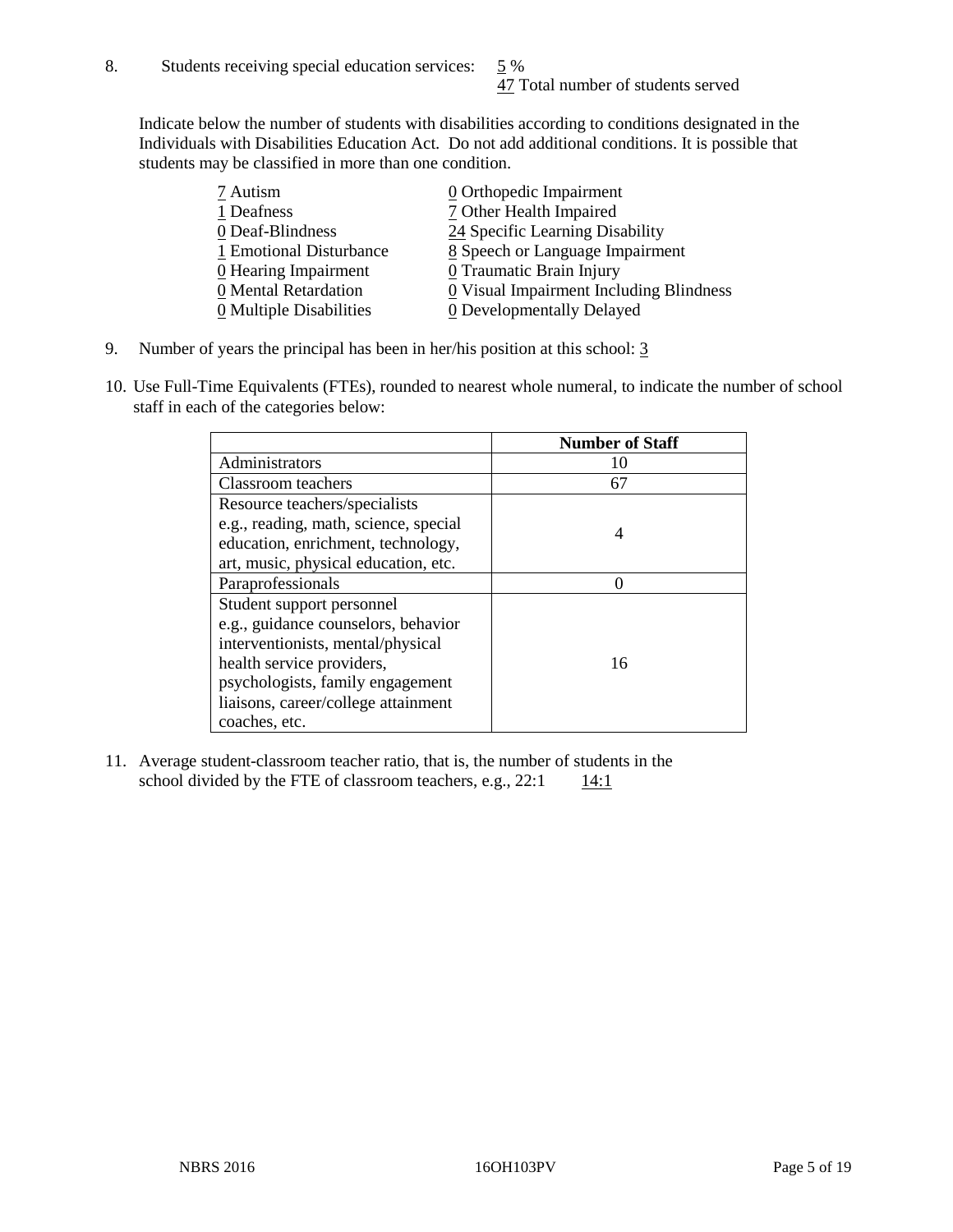12. Show daily student attendance rates. Only high schools need to supply yearly graduation rates.

| <b>Required Information</b> |      | 2014-2015   2013-2014   2012-2013 |     | 2011-2012 | 2010-2011 |
|-----------------------------|------|-----------------------------------|-----|-----------|-----------|
| Daily student attendance    | 96%  | 96%                               | 96% | 97%       | 97%       |
| High school graduation rate | .00% | 99%                               | 99% | 100%      | '00%      |

#### 13. **For high schools only, that is, schools ending in grade 12 or higher.**

Show percentages to indicate the post-secondary status of students who graduated in Spring 2015.

| <b>Post-Secondary Status</b>                  |       |
|-----------------------------------------------|-------|
| Graduating class size                         | 225   |
| Enrolled in a 4-year college or university    | 91%   |
| Enrolled in a community college               | 6%    |
| Enrolled in career/technical training program | 0%    |
| Found employment                              | $1\%$ |
| Joined the military or other public service   | 1%    |
| Other                                         | $1\%$ |

14. Indicate whether your school has previously received a National Blue Ribbon Schools award. Yes X No

If yes, select the year in which your school received the award. 1996

15. In a couple of sentences, provide the school's mission or vision statement.

St. Edward educates the minds and hearts of young men to have the competence to see and the courage to act as men of faith.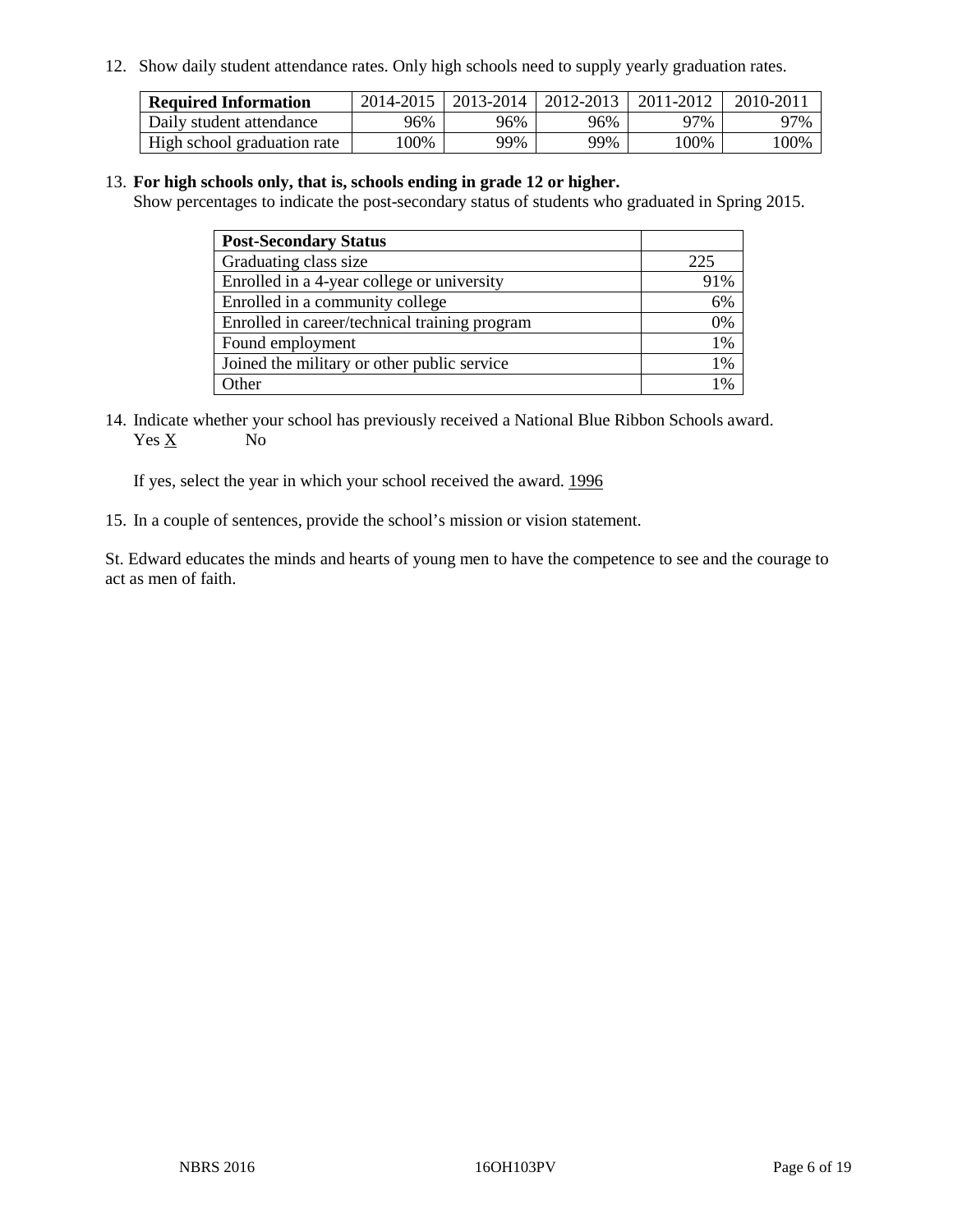St. Edward High School in Lakewood Ohio is an all-boys' Catholic school sponsored by the Brothers of Holy Cross of the Midwest Province at Notre Dame, IN. Located in the Diocese of Cleveland, the school has an established reputation for excellence in academics, arts and athletics locally and nationally since its founding in 1949. Though the school was once operated exclusively by Holy Cross Brothers, the mission and charisms of the Congregation are now upheld by a dedicated faculty of lay men and women committed to a holistic education of mind, body, and spirit. In the words of the congregation's founder, Fr. Basil Moreau, "the mind will not be cultivated at the expense of the heart. While we prepare useful citizens for society, we shall likewise do our utmost to prepare citizens for heaven."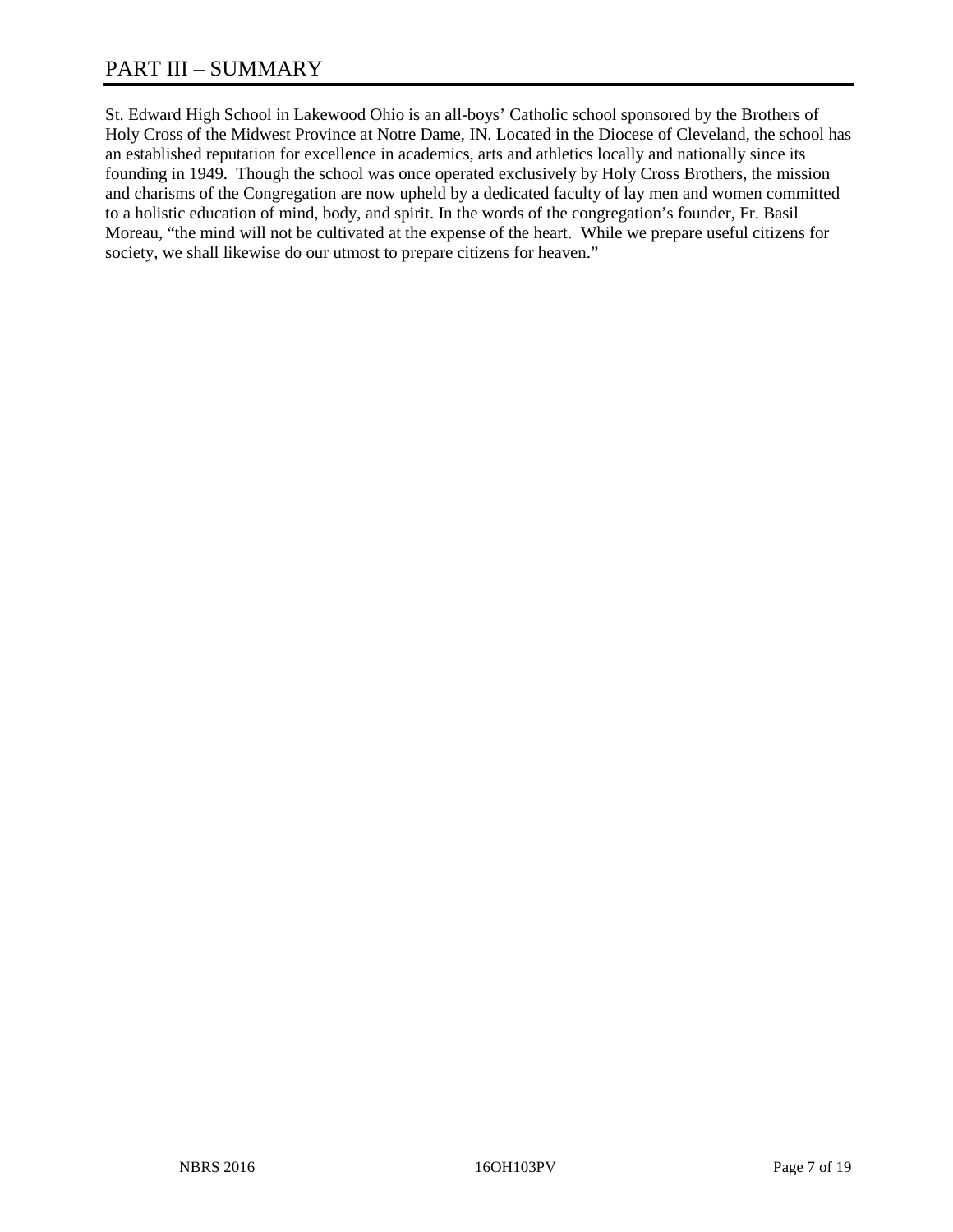than any school in Ohio, and the performing arts consistently garner superior ratings. While winning is certainly valued, the emphasis is on participation and every student's opportunity to improve by challenging himself, with 12 of the 17 sports programs featuring open participation (no cuts), and all fielding varsity and sub-varsity teams.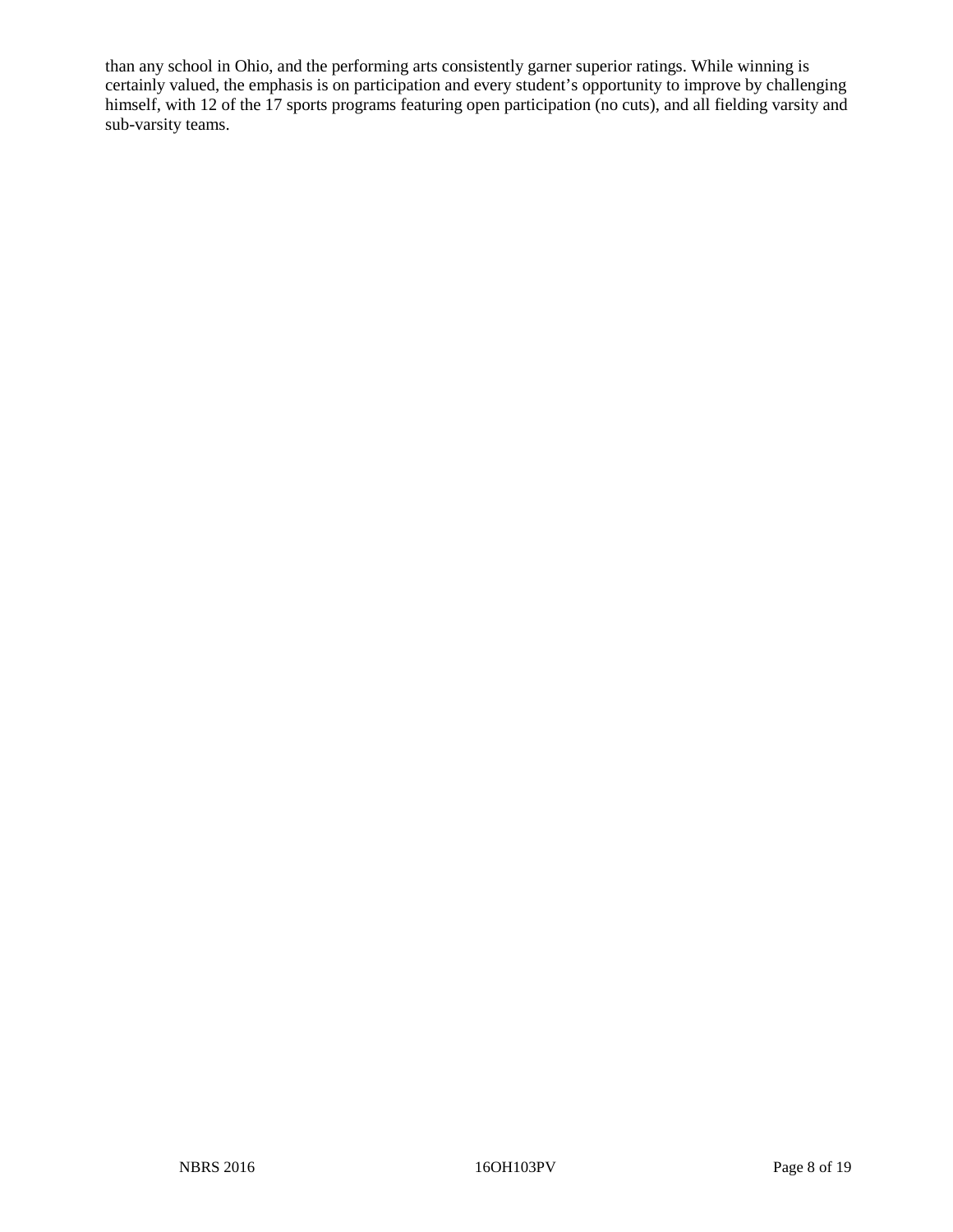# **1. Core Curriculum:**

Accredited by both AdvancEd and the Ohio Catholic School Accreditation Association (OCSAA), St. Edward High School falls under the authority of the state of Ohio, the Diocese of Cleveland, the College Board for AP courses, and the International Baccalaureate Organization for IB courses.

The St. Edward curriculum is student-centered. From 2008 through 2011 the school revised its curriculum, utilizing backward design to articulate every content area according to the Understanding by Design (UbD) framework. The curriculum transitioned from the disparate standards of the relevant authorities to desired outcomes that represent those standards. Clear targets were set, and the delivery of curriculum hinges on teachers setting high expectations, providing personalized support and feedback to help all students meet those expectations, and empowering students to take ownership of their learning.

St. Edward became an authorized IB World School in spring of 2012 and began offering Diploma Programme courses that fall. The IB program built on the successes of the curriculum recently strengthened by the UbD revision process. Thus the numerous diverse classes, including 16 Advanced Placement courses, expanded to include an additional 20 IB courses. As an IB World School and member of the worldwide Congregation of Holy Cross, St. Edward provides an education that prepares students for a global future. Students are required to learn not only a second language, but also to learn about other cultures in order to understand their own in the context of the world.

An emphasis on engagement and authenticity is palpable throughout the core subjects. Students are readers, writers and speakers of English when they read a variety of prose and poetry at and beyond their current level of comfortable comprehension. They analyze the authors' purposes and the literary techniques that convey them, formulate their opinions and defend them in both written and oral commentary, and discuss with peers in literature circles and structured Socratic seminars. They write persuasively about the literature they study, and they develop and share their own creative pieces on paper, online, and in performance.

Students engage as mathematicians by exploring mathematical theory and applying concepts to real world problems. Mathematical modeling is embraced as both a tool and a skill to understand the world, and technology tools are utilized to explore and illustrate connections between the mathematical formulae and the constructs they represent. Numerous course levels enable instruction to meet students at their current ability and permit them to grow by challenging themselves, one reason that 49% of current seniors are enrolled in AP or IB mathematics. Such fluid tracking has proven results: all 26 of last year's BC Calculus students scored a 5 on the AP exam.

In science, students learn through an intentional focus on laboratory exploration. They acquire foundational skills through a combination of exploration, guided inquiry, and lecture, including through the "flipped" classroom, as they progress through the required sequence of three units of biology, chemistry and physics laboratory sciences, with IB Diploma candidates taking four units. Eschewing "cookbook" labs for their own inquiry, students create research questions, design methods, and perform analyses. Some of the most important learning, then, takes place in students' reflections on their facility in applying the scientific method.

Social studies students engage as historians through an emphasis on primary sources, which they analyze and synthesize to draw their own conclusions about historical events and relationships. Viewing history through the lens of authenticity requires students to assume the role of leader, political scientist, economist, judge, and the like. From these perspectives, students develop an authentic appreciation for history and social science as well as an ability to write and discuss persuasively.

Students live their theology in all facets of life, including relationships, service, and study. In classes, students learn the theology and teaching of the church and apply them to situations in the world around them. Service learning is integrated into theology all four years, and junior and senior students undertake a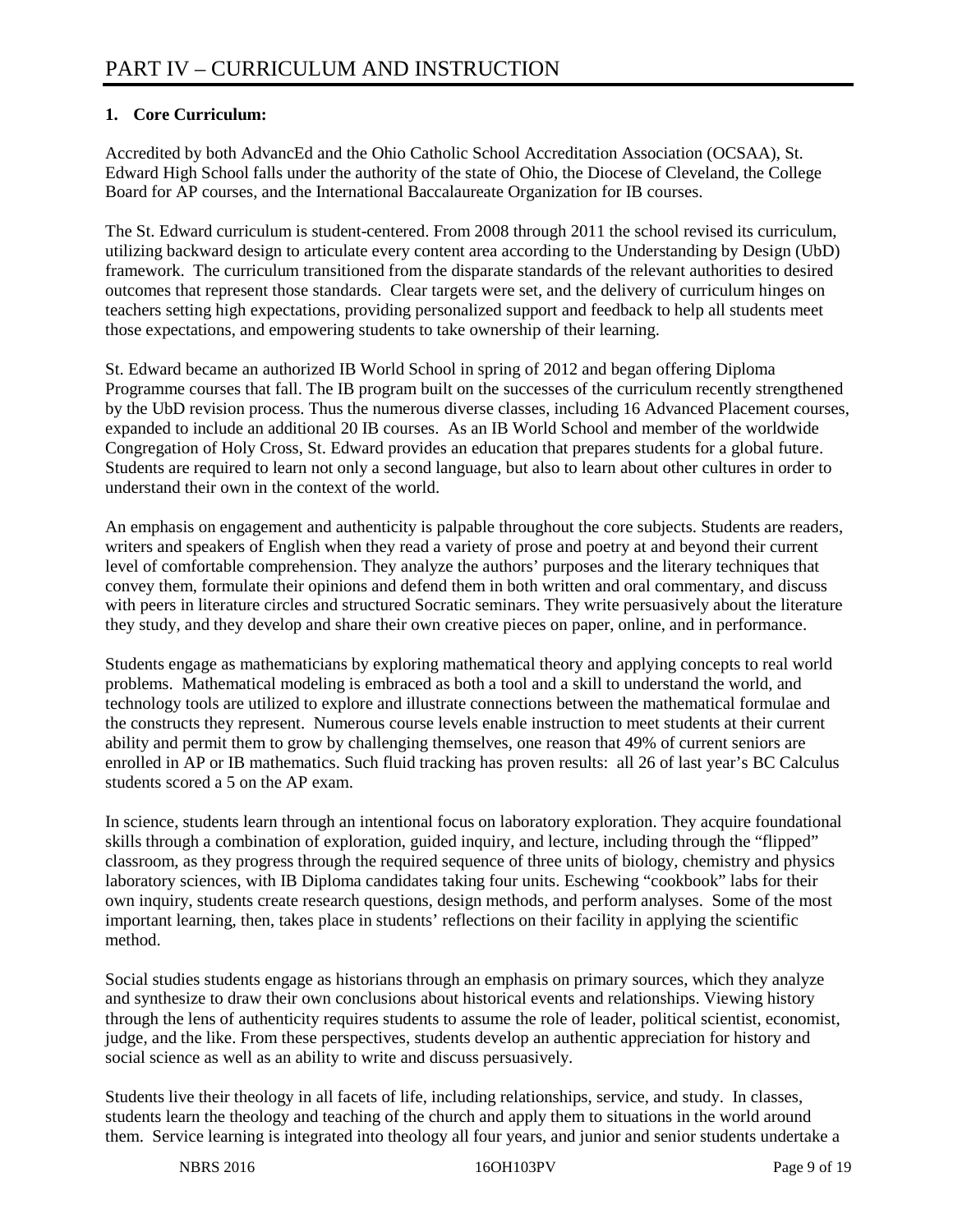12-month project in which they identify a need according to Catholic social teaching, craft a project to address the need, and then carry it out. The learning is complete when students obtain feedback from stakeholders and reflect on their projects' effects. All faiths are welcome, yet all study theology and are expected to understand and live according to shared values.

College readiness is ingrained in the culture of rigorous academic, social, and spiritual preparation. Dedicated college counselors join school counselors as major supports. In grades 9 and 10, counselors meet with groups and individuals to deliver a curriculum that challenges students to explore their learning and preferences. College counselors (3.5 FTE) coordinate with students and families individually in grades 11 and 12. College is an expectation; language about college is not "if" but "where," even for first generation students, and not merely how to gain admission, but how to persist and succeed.

# **2. Other Curriculum Areas:**

To support the holistic formation of students at St. Edward, robust curricular options of rigorous study are available beyond the traditional core, and the aforementioned emphasis on authentic learning has been the impetus for the development of innovative courses creating the maximum opportunity for students to challenge themselves.

Since 2001, St. Edward has been bolstering the STEM pipeline by teaching pre-engineering. Though the discipline integrates math and science for authentic problem solving, the school learned early on that merely mixing engineering activities into core courses was of limited effectiveness. What began as a standalone elective has evolved into a seven-course sequence including Robotics, Circuits, Design, and two levels of IB Design Technology, currently available in only five schools in North America. Nearly half of students have taken one or more pre-engineering course or participated in the multiple extracurricular robotics teams.

Elective courses in introductory and advanced Business & Entrepreneurship teach upwards of 150 students annually who apply fundamental business concepts to large group or all-class business projects. Outside the classroom, student teams are paired with mentors to advise teams in iterating, launching, and preparing for the student business competition where \$20,000 of college scholarships, known as the Ken Layden Prize in Entrepreneurship, are awarded annually.

Now in its third year, Data Science has grown to enroll 40 seniors in a cutting-edge, problem-based elective focused on the use of analytics to understand and predict. Developed in conjunction with analytics professionals, the course features simulations and analysis of authentic data sets in partnership with Precision Dialogue, a local analytics firm, Moen Corp., an international manufacturer headquartered nearby, and the Cleveland Cavaliers analytics unit.

St. Edward became a 1:1 learning community last year, with students bringing their own computing devices. To prepare, the school worked for two years to push the integration of technology into the academic core. The technology department offers electives in programming, computer science, and IB Global Technology, though the school's technology approach is truly integrated. Two faculty split teaching with an instructional technologist role (1.0 FTE) to ensure that fundamental computing skills are utilized in academic subjects for the discovery, analysis, and synthesis of knowledge.

St. Edward requires all graduates to complete two years of one foreign language, and three years beginning with the class of 2018. Four-year sequences are offered in Latin, Spanish, French and Mandarin Chinese, and dozens of students have earned credit over the years through a dual enrollment Intensive Italian program with Lorain County Community College. St. Edward High School is in compliance with the CAPE BRS foreign language requirements.

The arts have long been symbols of excellence at the school. The performing arts department provides jazz, choral, and string ensembles along with music theory and music technology electives during school. Larger performing groups include girls from sister Catholic high schools and meet after school, contributing to the diversity and robustness of marching band, concert band, and dramatic or musical theater. Visual arts are also extensive, with Sports Art providing an appealing entree to figure drawing; the 2D and 3D studios,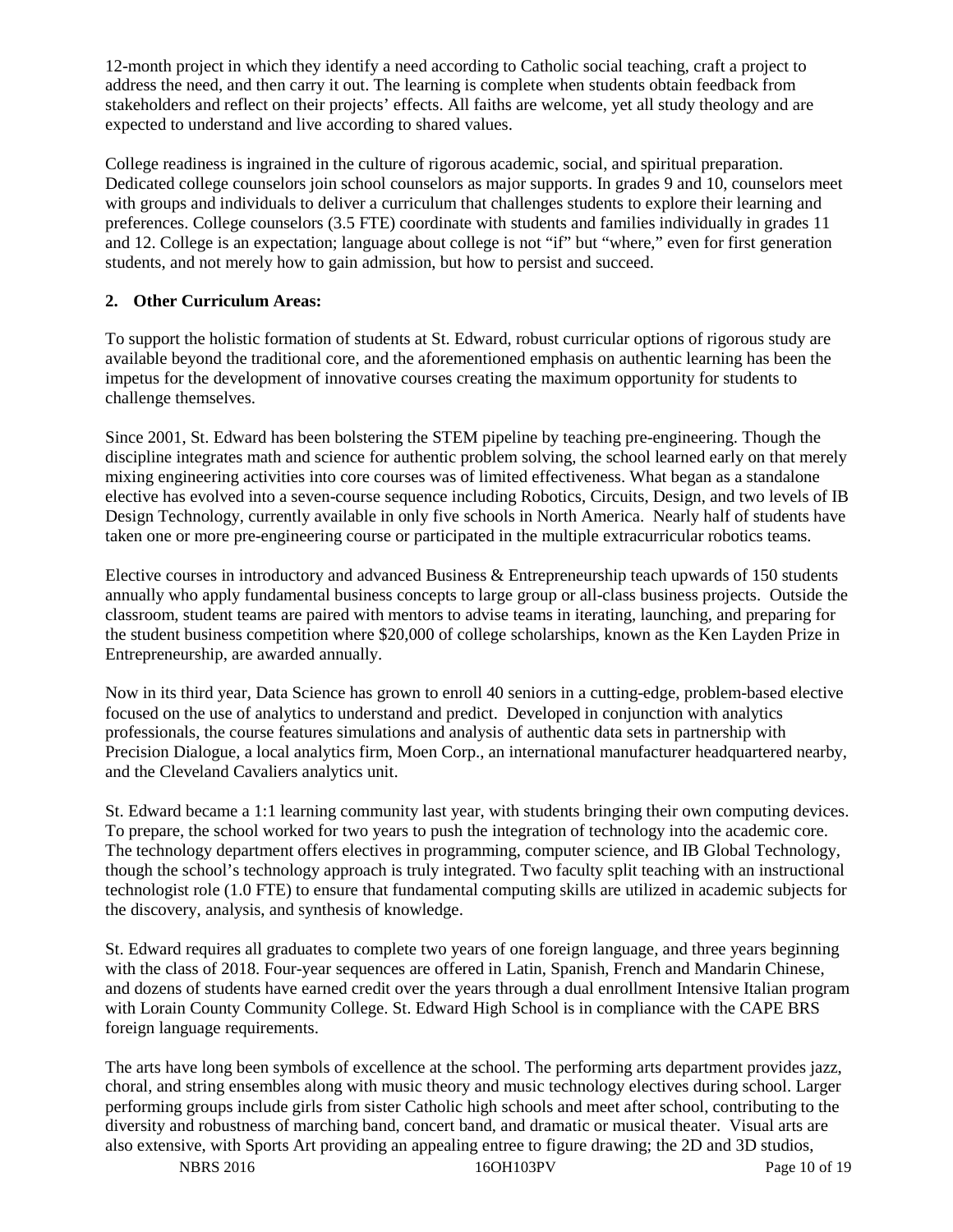which include painting, drawing, pottery, sculpture, and digital art, have produced local and regional award winners. Both visual and performing arts combine in the school's burgeoning film development program. In introductory and advanced courses as well as two IB levels, students practice the art of writing, directing, and producing in this modern medium. Film Development has garnered regional and national acclaim for students' synthesis of their visual medium skills including, writing, directing, filming, editing and producing short films for school and community audiences in Intro and IB Film courses.

Approximately 85% of students fulfill their physical education requirement through their widespread extracurricular participation since Ohio permits exemptions from PE for students in marching band, cheerleading, or athletics. The rest take a curriculum focused on activity and wellness.

All 9th graders take Health, which is an essential component of the school's wellness strategy. Beyond standard topics, the program developed its own unit on Mindsets, based on the work of Stanford researcher Carol Dweck, framed around the school's Holy Cross identity. This is another example of the holistic approach, also reflected in the four-year portfolio organized around the four pillars of the mission, begun with last year's freshmen, that requires students to document and reflect upon their own progress toward these outcomes.

# **3. Instructional Methods and Interventions:**

St. Edward teachers understand that authentic engagement is the key to durable learning. Socratic seminars, inquiry-based labs, and project-based or problem-based learning are prevalent throughout the school, with the GRASPS framework (Goal, Role, Audience, Situation, Product/Performance, Standards) popularly used to articulate expectations. Such authenticity expands the audience beyond just the teacher, motivating boys to take ownership of their learning and performance. Students and teachers alike reference Bloom's Taxonomy of Educational Objectives, posters of which hang in every room, and students are known to challenge teachers if they feel too much tacit knowledge, in the form of regurgitation, is assessed. All delivery is guided by the same instructional philosophy: for students to achieve, they must be held to high expectations and be provided individualized support to meet those high expectations.

True to its founding, the school educates a broad range of learners, so support is deep-seated in the culture. Curricular interventions for struggling learners include yearlong courses in Reading Development and/or Pre-Algebra in grade 9. Reading is a blended learning course that combines individualized and small group instruction with the computer-based, adaptive Fast ForWord series by Scientific Learning. Similarly, struggling math students in Pre-Algebra experience small-group instruction, a conceptual approach, and repetition designed to reinforce successful habits. As students progress, core academic courses beyond these remedial offerings are grouped by ability, featuring AP/IB, honors, and college preparatory levels. Teachers provide the first line of support in person, which is extended via the Haiku online platform, home to assignments and online resources where notes and materials shared as accommodations for some learners become potential benefits for all.

Four school counselors develop relationships with all of the approximately 210-240 students whom they counsel for all four years. Weekly Student Support Team meetings identify students struggling academically or otherwise, and then counselors coordinate a collaborative approach among teachers, families, and support staff to assist each student in overcoming challenges. Three intervention specialists work with students, including those with IEPs and service plans, in designated support periods. Additional supports include tutors in reading/English, mathematics, and science as well as a robust peer tutoring program put on by students and their faculty moderators. A school psychologist and nurse are available during school hours to assist with care, including testing.

These carefully designed expectations and supports engender self-monitoring and empower student ownership of learning so that students develop the lifelong skill of learning.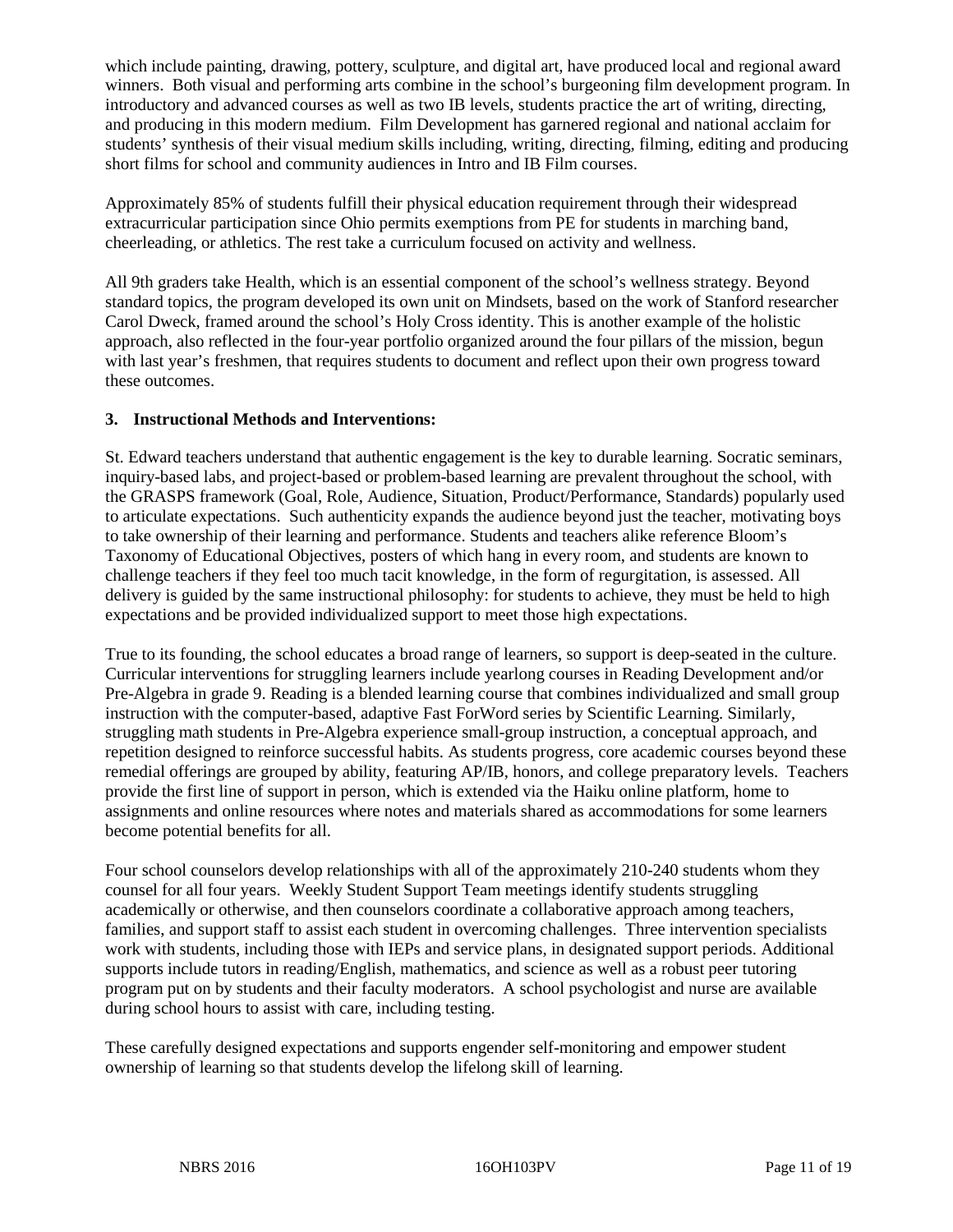#### **4. Assessment for Instruction and Learning and Sharing Assessment Results:**

An ongoing professional emphasis has been to distinguish between assessment OF learning (summative) and assessment FOR learning (formative). Because of the careful work to align course outcomes with relevant standards (Ohio, AP, IB), the highest leverage assessments for student improvement are locally created, authentic performance tasks. A recent emphasis was for teachers in professional learning teams to review student performances on collaboratively created authentic assessments to examine the degree to which they achieved the learning objectives.

Faculty collaborate on units as well as semester exams under the leadership of department chairs. Teachers of common course sections deploy at least a portion of each exam, a percentage determined by chairs, common with fellow teachers. Following grading, faculty share feedback on student performance to facilitate faculty learning and maintain high standards for student achievement.

Summative assessments, in the form of nationally normed tests, also inform student improvement, especially for college readiness: students take the PSAT9 or PSAT/NMSQT in grades 9-11 in preparation for the SAT and/or ACT before graduation. In 2012-13 began an effort to unpack the PSAT scores and test expectations in the English and Mathematics departments. Based on Harvard's DataWise process, teachers dug into data, exploring the assessments and their relationships with the school's standards. Teachers utilized the Summary of Answers and Skills, and are currently learning the College Board's new online analysis tools, to identify shortcomings in performance, craft targeted lessons, and deploy local assessments to measure mastery. Student growth has been encouraging, and we continue to learn the practice of analysis and intentional instruction with an eye toward improvement. Similarly, all teachers of AP or IB courses perform analyses of the previous year's test results early in the new school year to improve future student outcomes.

International Baccalaureate assessments are checked for validity with samples of student work randomly chosen for external moderation by IB. Following each year's testing, teachers review moderator feedback and revise offerings accordingly, creating a feedback loop to improve instruction for future learners.

Overall, standardized tests provide both valuable formative information, which counselors review individually with students and families, and summative information that is summarized on the school's profile. Locally created assessments remain most essential to ongoing student growth, and the reflective practice of faculty and timely feedback to students are essential to continued student improvement. This ongoing internal reflection, coupled with external benchmarking and communication, ensures clear targets for high student achievement.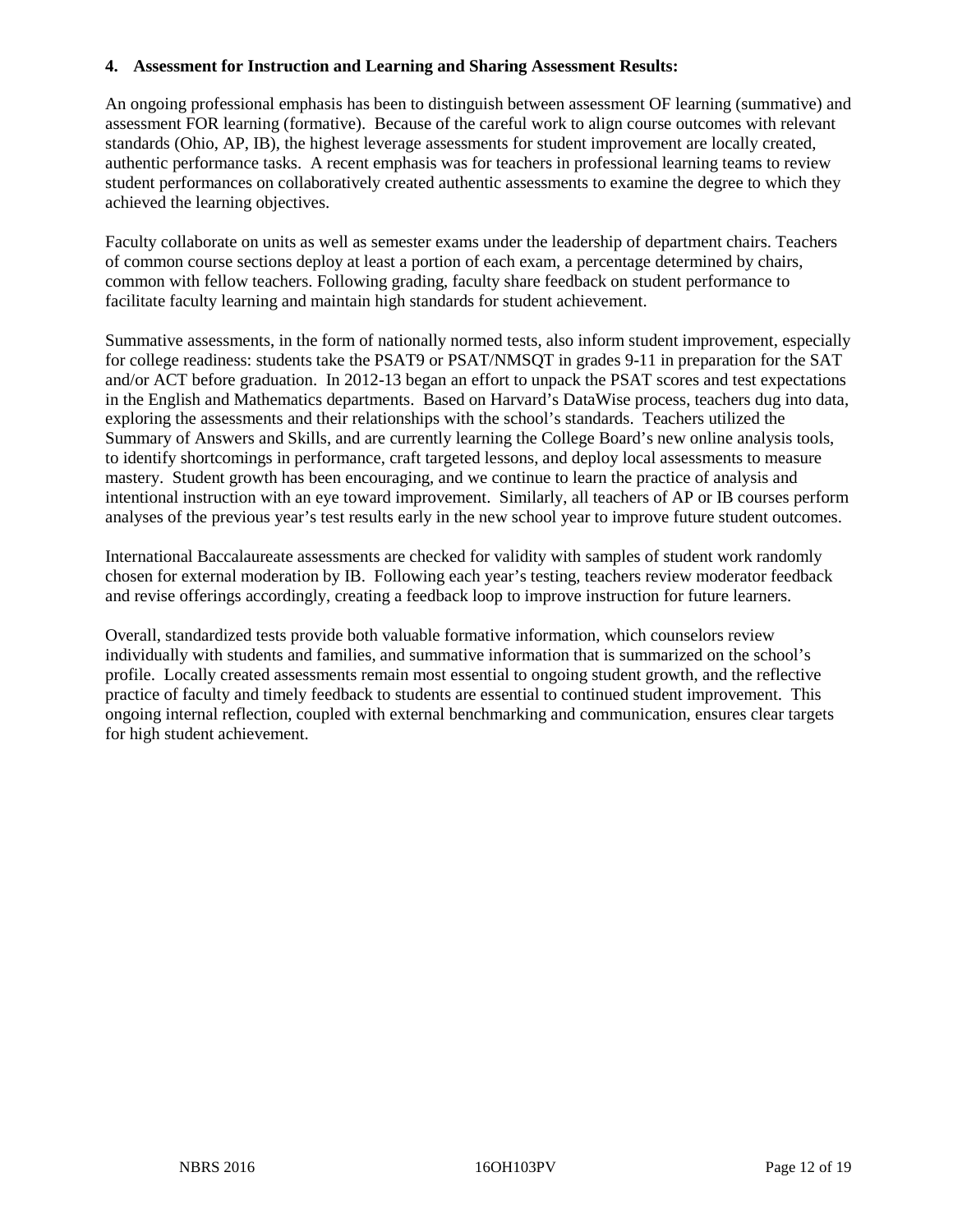### **1. School Climate/Culture:**

Reflecting the charisms of Holy Cross, St. Edward's climate is one of hospitality and humility; students describe it is a place where they can be themselves and feel like they belong. Just as the classroom is centered on the student experience, so too is the culture, which encourages young men to be innovative and have fun by providing increasing liberties of time and technology.

The culture is buoyed by four pillars that support the mission statement: faith, excellence, relationships, and servant leadership, and rotating annual themes delve deeper to ensure that each is explored during a student's journey. The pillar of "faith" was represented with the theme "the courage to act as men of faith," quoting the mission to exhort people to move beyond a private practice of faith to a lived expression. Similarly the pillar of "excellence" referenced scripture to implore community members to be "Worthy of the Call" from God. Thus excellence is not about being first or best, but doing one's best. Teachers explored research on mindsets and grit and implemented lessons to encourage these qualities in students, teaching them to embrace failure on the way to growth. "Relationships" were represented in a familiar Holy Cross phrase, "Brothers in Unity" reminding folks of the familial atmosphere and spurring efforts to support one another. Finally, "servant leadership" gained momentum behind the theme "To Lead You Must Serve," defining the culture of leadership at St. Edward as neither the elected nor the anointed, but the ones who recognize others' needs and have the conviction to see that they are fulfilled. This theme launched a voluntary retreat series that has been attended by nearly a quarter of the school's population.

The standard-bearers of culture are the faculty who model it, so school leaders encourage continuous faculty growth by empowering teacher leadership. Faculty are encouraged when pitching new courses and clubs, pursuing professional development, or experimenting with new methods. Teachers are supported by a professional learning strategy that is job-embedded, focused on teachers' reported needs, and delivered together with faculty. A faculty Instructional Leadership Committee informs the overall strategy, and ad hoc committees on technology integration, writing with sources, and culture and community have emerged to provide specific supports to faculty delivered by valued teacher-leaders. Thus teachers are validated by recognition of their ideas and by investment in their development. St. Edward has been named a Northeast Ohio Top Workplace the last 3 years.

#### **2. Engaging Families and Community:**

At this Catholic, Holy Cross institution, faculty educate in partnership with parents and guardians to develop young men of character and intellect. Parental engagement is high due to numerous contact points, starting with a personalized enrollment meeting for families to welcome new students in spring. A required August parent meeting introduces incoming families not only to the school's operations but also opportunities such as the Mothers' Club, Fathers' Club, and IB Parent Association to name a few.

St. Edward puts its mission into action in the neighborhood, hosting a monthly community meal for people in need, supporting the food supply with over 25,000 items in the annual food drive, and helping dozens of families through a Christmas giving campaign. Arguably the most important community partners are the more than 30 area non-profit organizations where students serve. The required service experience is rooted in Catholic Social Teaching, and students rise to the challenge to be stewards of creation, defenders of life, advocates for the life and dignity of others, and more, in a variety of different settings.

St. Edward is strengthened by the wider community of family, alumni, and regional partners who are invested in students, enriching the myriad opportunities for engaged learning. The Ken Layden Entrepreneurship Program matches student teams with local professionals to mentor them through the business planning process and competition. Students also develop long-term relationships working side-byside with volunteer attorneys in Mock Trial, analysts in Data Science, and engineers in Robotics. Numerous distinguished alumni and local university guests partner with faculty to present as guest lecturers or assess authentic work, and the Greater Cleveland Film Commission has become a trusted partner of the school's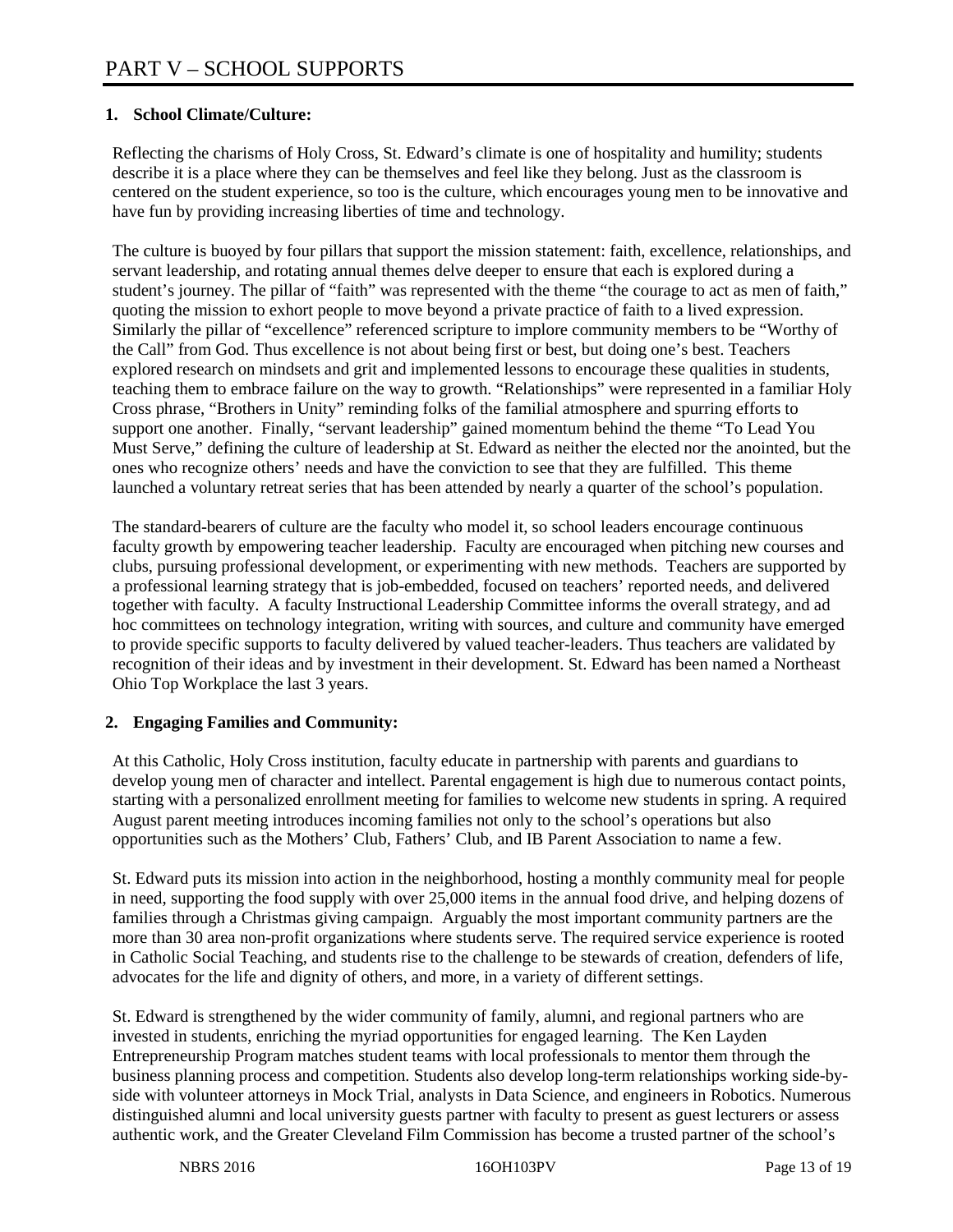film program, welcoming volunteers and interns. St. Edward also partners with its network of Holy Cross schools, including several in the Midwest, and one in Haiti, as featured in students' recent documentary "Tributaries" that won acclaim at the 2015 White House Student Film Festival.

The next evolution of traditional career days, the Connections Program mobilizes alumni to create ongoing opportunities for student-alumni learning around career exploration, mentorship, and resume and interview skill building. The popular "Pizza and a Profession" brings groups of engaged alumni to meet students monthly or more. And several students annually are welcomed into internship opportunities in engineering, business, film, and research reserved for St. Edward students, in addition to many outside competitive internships for which all students vie.

### **3. Professional Development:**

Because educators are the most essential drivers of student achievement, St. Edward's professional learning strategy is to build the capacity of each professional in the community. Faculty and staff are supported in meeting the school's goals as well as exploring their own passions to further student engagement and learning. The closer the professional learning is to a professional's practice, the more valuable it is to student learning. Thus, the most effective professional development is job-embedded. As leaders of learning, chairs develop plans specific to their departments, such as training on the Next Generation Science Standards, Making Thinking Visible, or lesson study, to name a few. They are supported with time, resources, and expertise from school leadership.

All-school professional development is organized around broad themes to advance foundational areas of professional practice. For example, the push for authenticity began in 2010-11 by emphasizing Socratic seminars across content areas, and a recent mandate for every teacher was to collaborate with one or more teacher from another department on any interdisciplinary, collaborative, performance-based project for a complete cycle of planning, instruction and assessment. All-faculty professional meetings supported these themes by featuring best practices of teacher-leaders demonstrating exemplars for their peers. When outside experts do deliver professional development, as they did last year with Making Thinking Visible from Harvard's Project Zero, their purpose must be clearly connected to the school's efforts, in this case the push to individualize student feedback for better differentiation.

St. Edward became an IB World School because its educational philosophy and that of the Congregation of Holy Cross overlapped nicely with IB's approach. IB has become a trusted professional development partner because, beyond simply preparing teachers for IB curricula, IB trainings model and emphasize student-centered, engaged instruction. Over three quarters of St. Edward's teachers and administrators have participated in IB Diploma trainings, an investment of over \$250,000 to date, and all faculty are currently undergoing Middle Years Program (MYP) training. St. Edward has partnered with nearby Lakewood Catholic Academy to launch the first U.S. multi-campus partnership between Catholic schools, creating a grade 6-10 MYP continuum.

Finally, teachers enjoy some latitude in their own pursuits thanks to the Kahl Fund, a generous endowment that supports their ability to earn graduate degrees. Currently 85% hold master's degrees or higher, and those yet without include mainly the newer teachers who have yet to pursue advanced study. When they do, they know they will be supported professionally and financially.

#### **4. School Leadership:**

The school leadership philosophy is to model servant leadership, with Jesus Christ as the example. The goal of leadership is to ensure that every decision is made in the best interest of students.

The organizational structure is a variation on the familiar president-principal model, here called a presidentcabinet model. The President, who works closely with the Board of Trustees, and the Executive Vice President oversee strategy and operations together with a cabinet that includes major department heads: Vice Presidents of Mission Effectiveness, Admission & Retention, Institutional Advancement, Finance, and the Principal. Student learning functions are led by the Principal in concert with the relevant Vice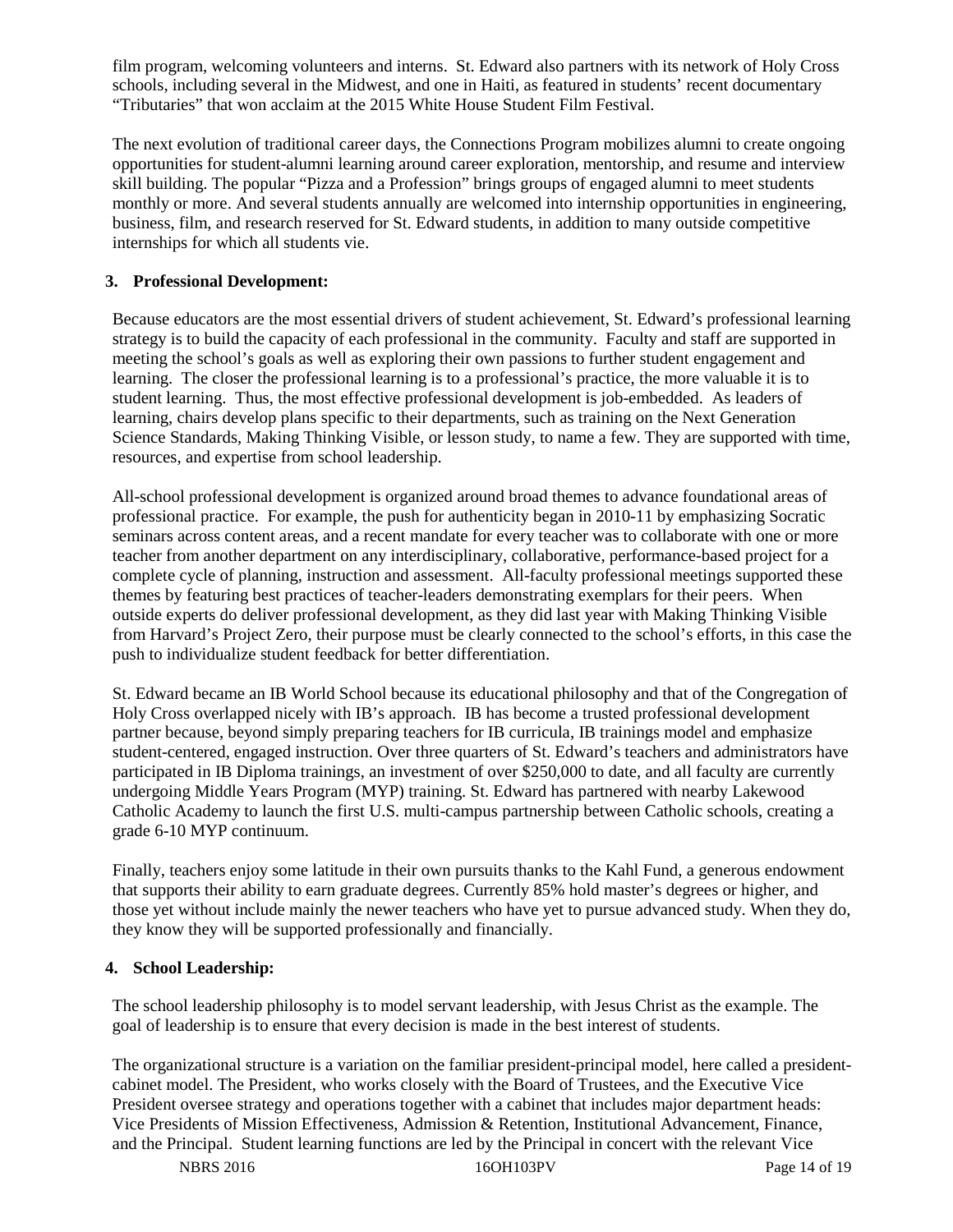Presidents and three separate Deans of Academics, Student Life & Leadership, and Discipline. Academic department chairs are responsible for curriculum, instruction, and assessment in their respective departments as well as cross-curricular collaboration. The counseling department includes both school counseling and college counseling and is an integral piece of student support. Led by the Vice President of Mission Effectiveness, the mission team permeates all parts of the organization, as the Dean for Student Life, Director of Campus Ministry and Director of Service interact with every faculty member and student in school-wide mission initiatives.

The cabinet is a highly collaborative group that maintains a strategic plan, updated biennially, assigning each leader accountability for specific goals. To inform decision making, the cabinet also maintains a dashboard that tracks not only academic progress, including the usual grades and test scores, but all areas of the mission, such as academic engagement, participation in service learning, and growth in faith.

To be servant leaders, school leadership must listen, observe, and respond. For example, four years ago school leaders identified the distribution of time and resources as a barrier to authentic learning. While promoting problem-based, authentic learning in all classes, they recognized that some of the most performance-based experiences were relegated to after-school hours and competed with one another for student involvement. Through careful planning, the school was able to roll out a new academic schedule that added time to the day and year to enable an additional daily academic period. Through the leadership of department chairs and teachers, many of the authentic learning experiences found homes in elective courses such as robotics, entrepreneurship, film, music technology, and pre-engineering, and traditional after-school activities such as mock trial, drama, and the literary magazine were able to thrive.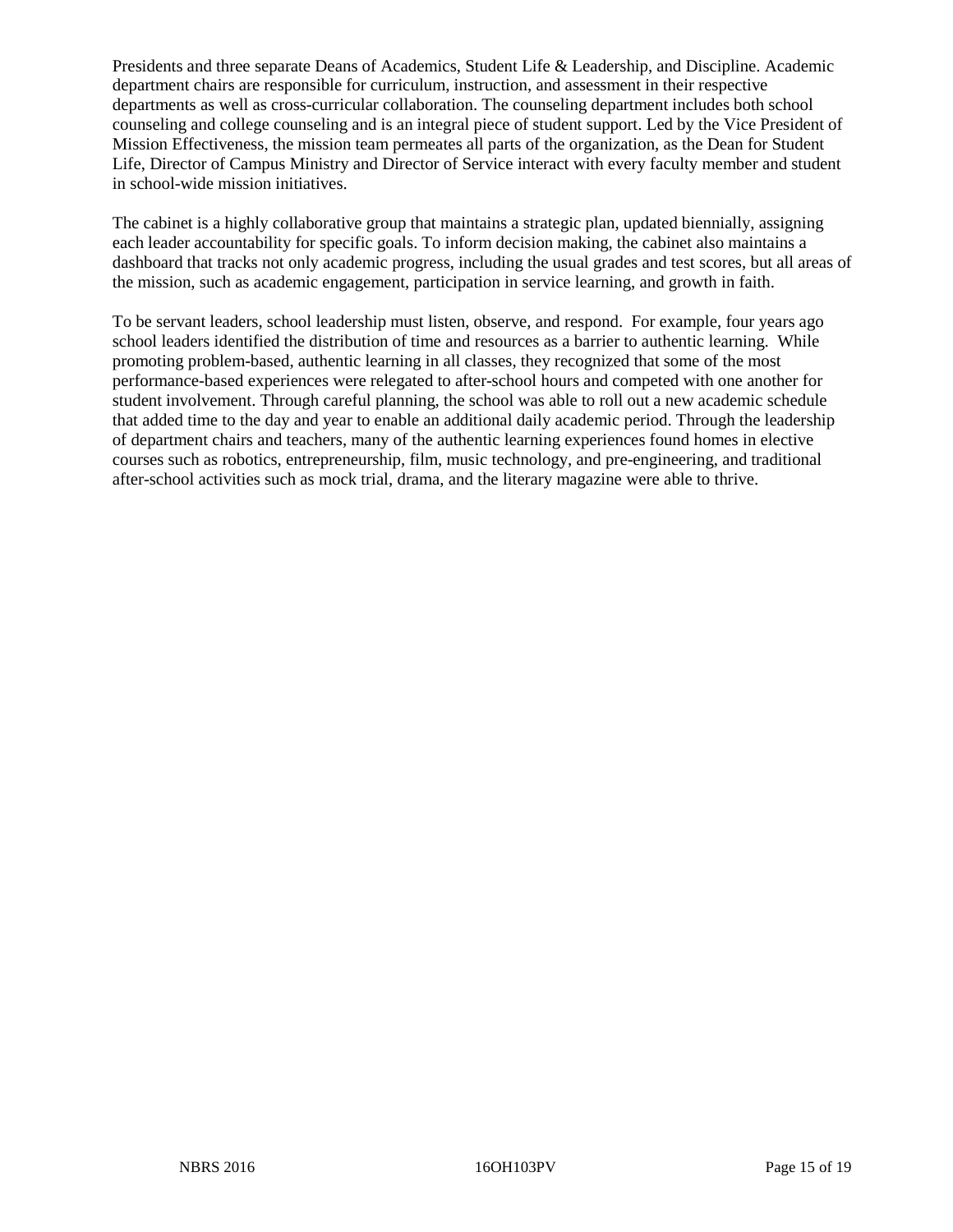In the words of Holy Cross founder Blessed Basil Moreau, "Society has a greater need for people of values than it has for scholars. Knowledge itself does not bring about positive values, but positive values do influence knowledge and put it to a good use." St. Edward cherishes its academic successes, but its mission compels the holistic formation of men of character and faith, who are Christ-like servant leaders in the world. Emphasizing servant leadership has been transformational for the school's culture and the graduates it produces.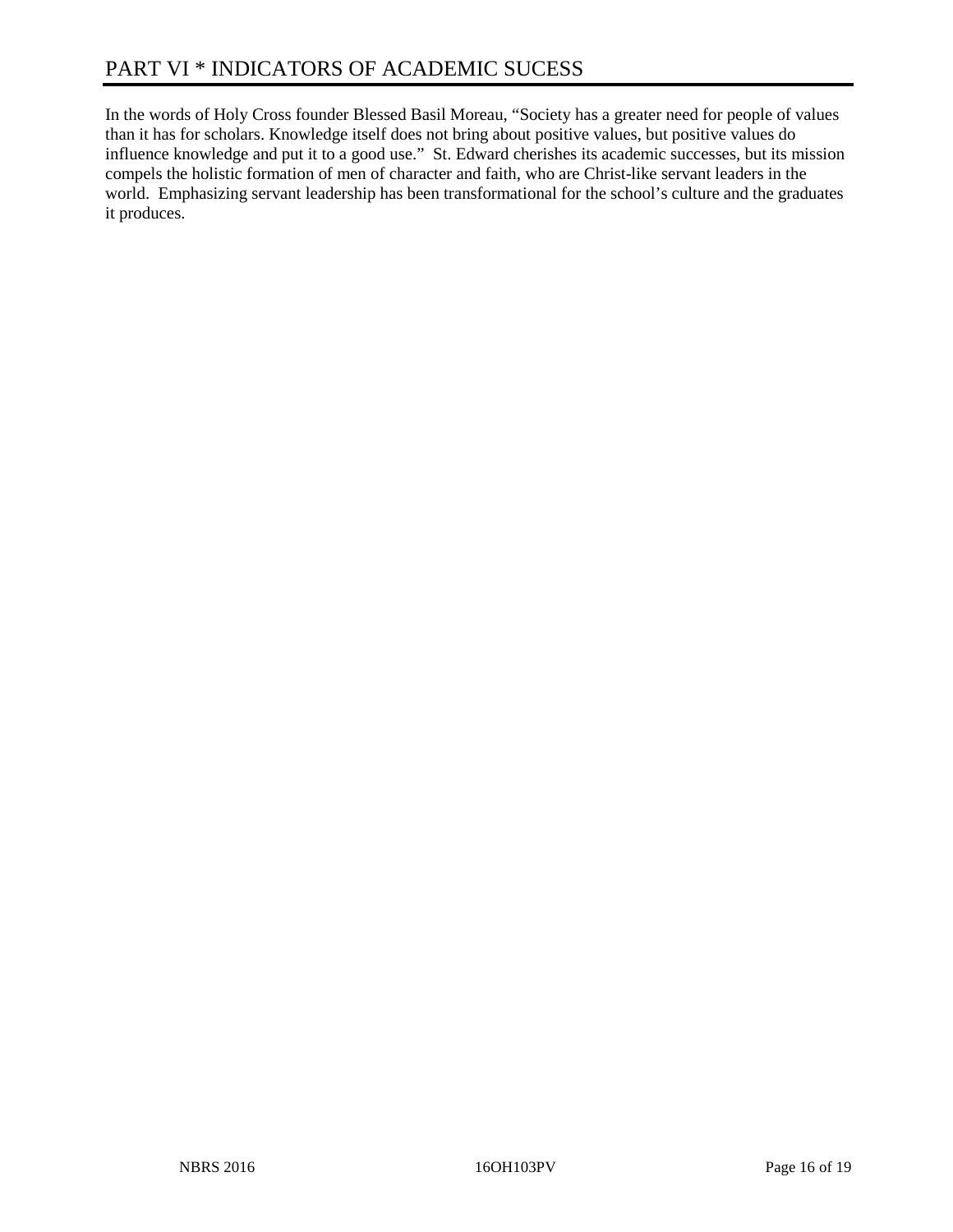# PART VII - NON-PUBLIC SCHOOL INFORMATION

1. Non-public school association(s): Catholic

Identify the religious or independent associations, if any, to which the school belongs. Select the primary association first.

| 2. | Does the school have nonprofit, tax-exempt $(501(c)(3))$ status?                                       | Yes X   | No. |
|----|--------------------------------------------------------------------------------------------------------|---------|-----|
| 3. | What is the educational cost per student?<br>(School budget divided by enrollment)                     | \$16600 |     |
|    | 4. What is the average financial aid per student?                                                      | \$5280  |     |
| 5. | What percentage of the annual budget is devoted to<br>scholarship assistance and/or tuition reduction? | 20%     |     |
| 6. | What percentage of the student body receives<br>scholarship assistance, including tuition reduction?   | 71%     |     |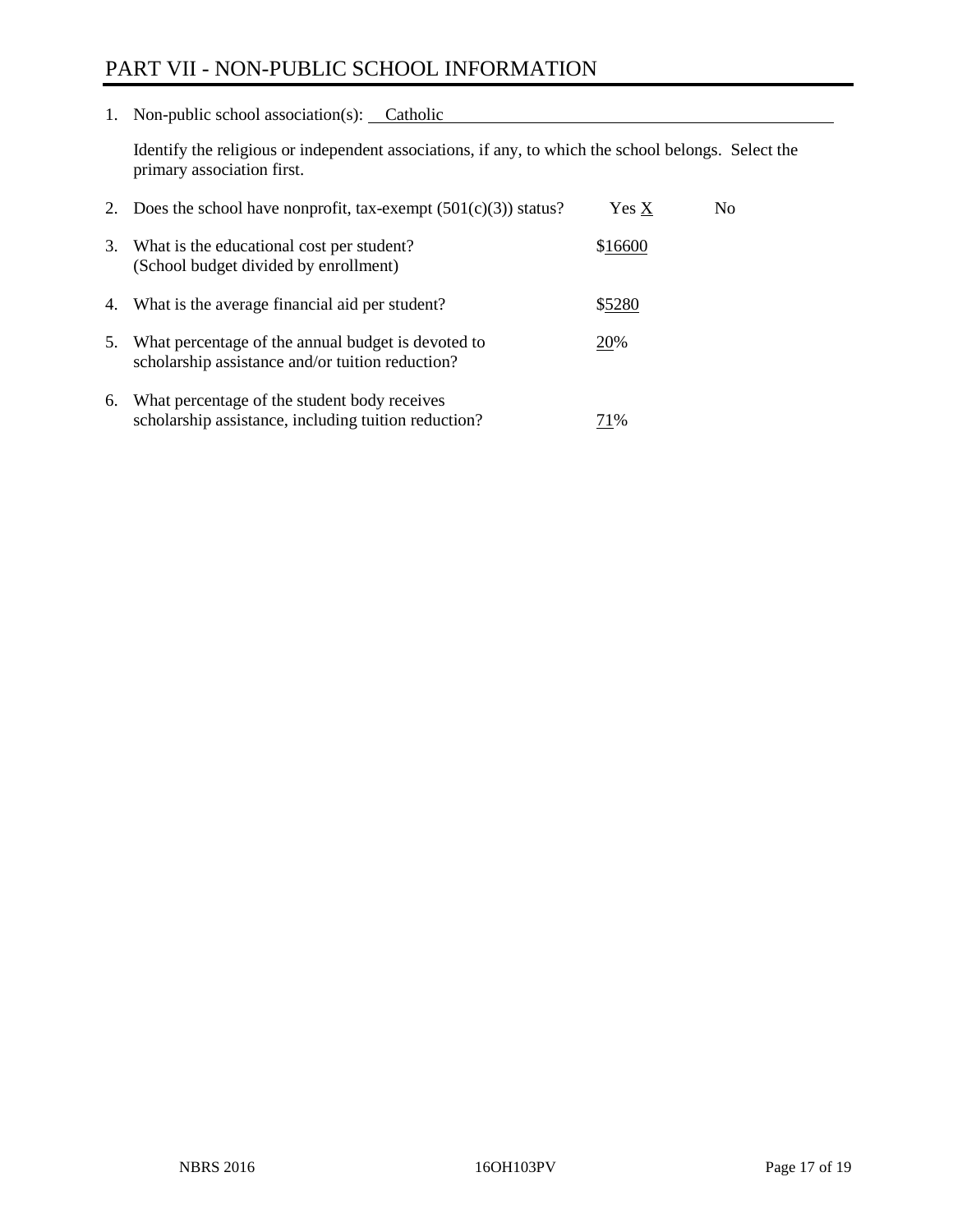| <b>Subject:</b> Math  | <b>Test: ACT Mathematics</b>     |
|-----------------------|----------------------------------|
| Grade: 12             | <b>Edition/Publication Year:</b> |
|                       | N/A                              |
| <b>Publisher: ACT</b> | Scores are reported here as:     |
|                       | Scaled scores                    |

### **REFERENCED BY NATIONAL NORMS**

| School Year                                   | 2014-2015 |
|-----------------------------------------------|-----------|
| Testing month                                 | Jun       |
| <b>SCHOOL SCORES</b>                          |           |
| <b>Average Score</b>                          | 24.4      |
| Number of students tested                     | 215       |
| Percent of total students tested              | 95.5      |
| Number of students alternatively assessed     |           |
| Percent of students alternatively assessed    | $\theta$  |
| <b>SUBGROUP SCORES</b>                        |           |
| 1. Disadvantaged Background (Free or Reduced- |           |
| Price meal eligible)                          |           |
| <b>Average Score</b>                          | 23.94     |
| Number of students tested                     | 18        |
| 2. Other 2                                    |           |
| <b>Average Score</b>                          |           |
| Number of students tested                     |           |
| 3. Other 3                                    |           |
| <b>Average Score</b>                          |           |
| Number of students tested                     |           |

**NOTES:** ACT scaled scores represent multiple testing dates for the class of 2015.